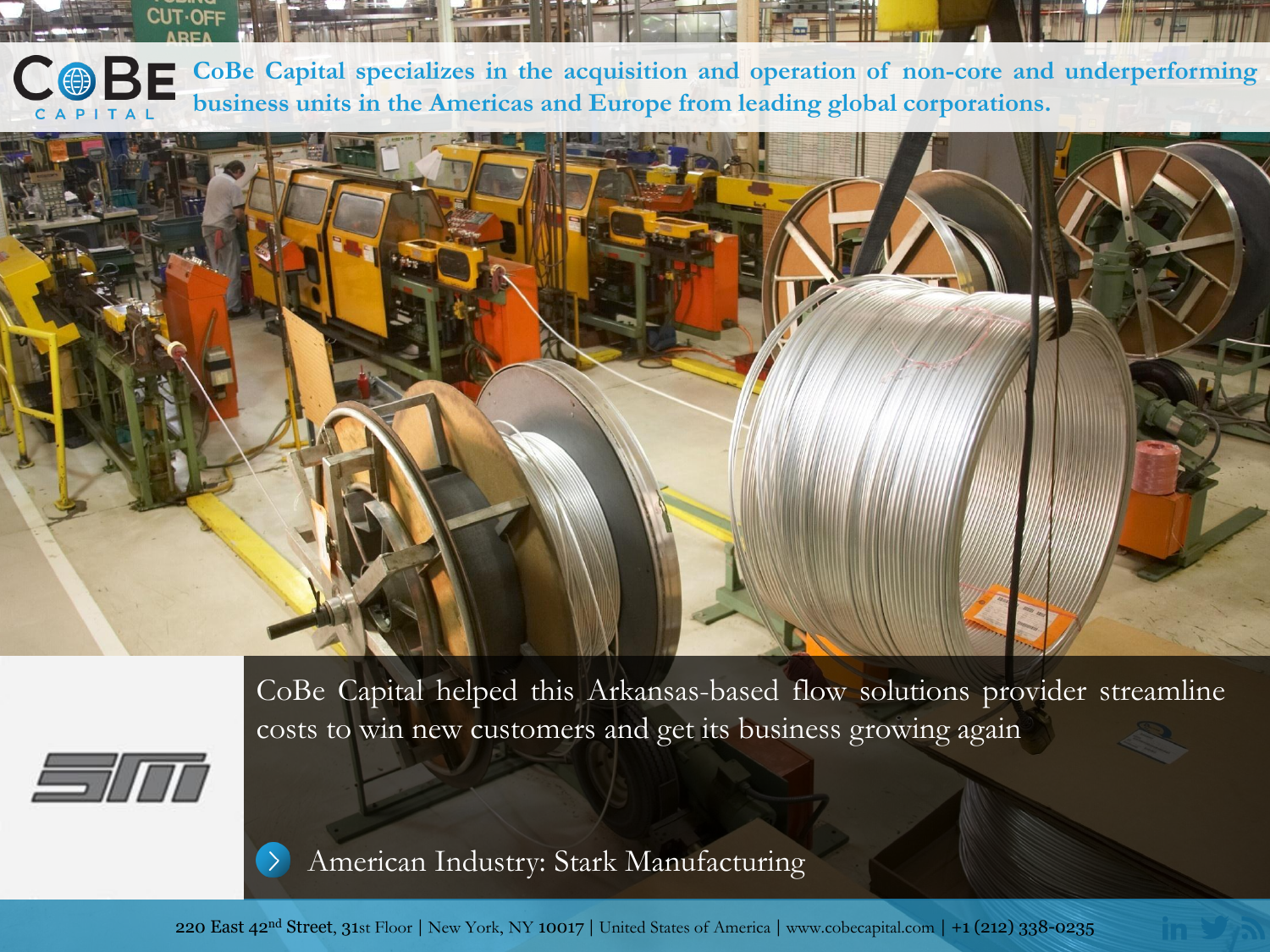## American Industry: Stark Manufacturing



When CoBe Capital bought the business from Dover, Stark Manufacturing was burning through a quarter-million dollars a month. They had a sea of customers, both original equipment and aftermarket, but just ten customers represented 90% of sales. The former management team, which had a career in the automotive aftermarket, believed that smaller customers added capabilities and diversified the customer base, but in reality they were unable to develop this business profitably. CoBe Capital needed to stop the bleeding.

The first step was to look at customers, account by account, and shed all the low or negative margin business. CoBe Capital hired new management that were experts at production and operations. This allowed Stark to then right-size the organization and reduce costs to win more business from bigger customers.

## "Once we got our manufacturing operations streamlined, we had the ability to add volume through automation and we were able to confidently sharpen our pencil and be that much more competitive on our quotes for new business," said Mr. Cohen.

To ensure the sustainable implementation of best-in-class lean manufacturing practices, CoBe Capital appointed new management to take the reins. One example of their transformational approach to the business was replacing a labor intensive step-by-step quality control process with a more streamlined approach focused on final inspection rather than work-in-process.

The organizational skill-set was so low that Stark Manufacturing was not fully taking advantage of the automation capability in place. After Topgrading the management team, Stark Manufacturing was able to retrain the operators on new processes to dramatically increase labor productivity.

## "Once we got our manufacturing operations streamlined, we had the ability to add volume through automation and we were able to confidently sharpen our pencil and be that much more competitive on our quotes for new business," said Mr. Cohen.

Stark Manufacturing is now focused on adding process engineers who will further optimize production to keep the equipment running with the same staffing. Developing more efficient batch sizes, production flows and changeovers, where the first part meets spec, are all contributing cost savings as Stark Manufacturing continues to move its portfolio from raw components to finished assemblies and lay a foundation for the future growth of this American Manufacturing success story.